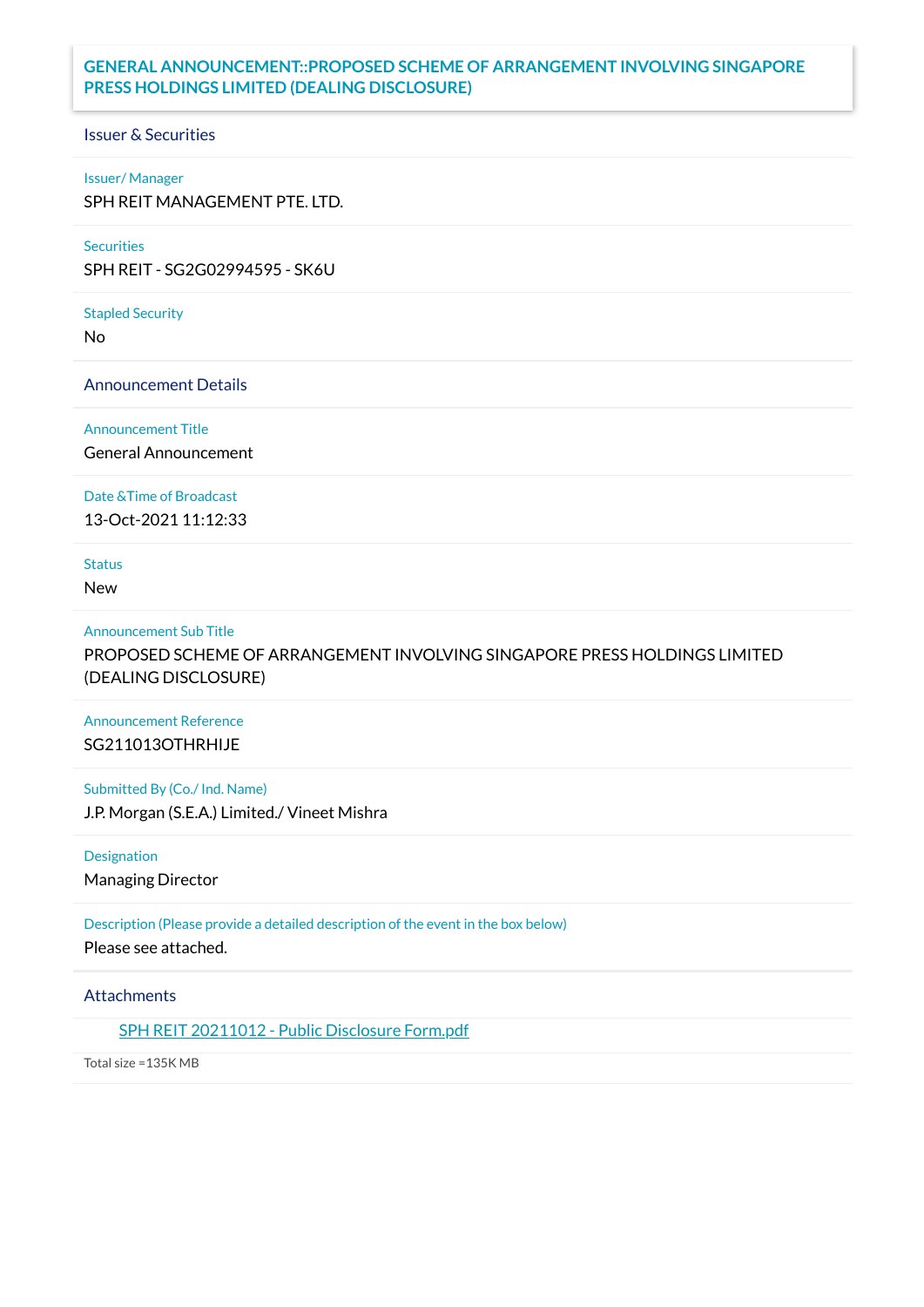## **PROPOSED ACQUISITION OF SINGAPORE PRESS HOLDINGS BY WAY OF A SCHEME OF ARRANGEMENT**

## **DEALINGS DISCLOSURE**

## **1. INTRODUCTION**

J. P. Morgan (S.E.A.) Limited ("**JPMSEAL**") refers to the proposed scheme of arrangement (the "**Scheme**") to be undertaken by Singapore Press Holdings Limited (the "**Company**") and Keppel Pegasus Pte. Ltd. (the "**Offeror**") (which is a wholly-owned subsidiary of Keppel Corporation Limited ("**KCL**")) pursuant to Section 210 of the Companies Act, Chapter 50 of Singapore, involving, inter alia, (i) the distribution of units in SPH REIT held by the Company to the shareholders of the Company on a pro-rata basis and (ii) the Offeror acquiring the entire share capital of the Company (other than those already owned, controlled or agreed to be acquired by the Offeror and its concert parties), the consideration for which include units in Keppel REIT, which was announced on 2 August 2021 (the "**Joint Announcement**").

As stated in the Joint Announcement, JPMSEAL is the financial adviser to the Offeror in respect of the Scheme.

All capitalised terms used and not defined herein shall have the same meanings given to them in the Joint Announcement.

### **2. DISCLOSURE OF DEALINGS**

Pursuant to Rule 12.1 of the Singapore Code on Take-overs and Mergers (the "**Code**") and the Practice Statement on the Exemption of Connected Fund Managers and Principal Traders under the Code, JPMSEAL wishes to announce the dealings by its associates in the relevant securities of SPH REIT on **12 October 2021**, details of which are set out in the Schedule hereto.

Issued by **J.P. Morgan (S.E.A.) Limited** 

13 October 2021 Singapore